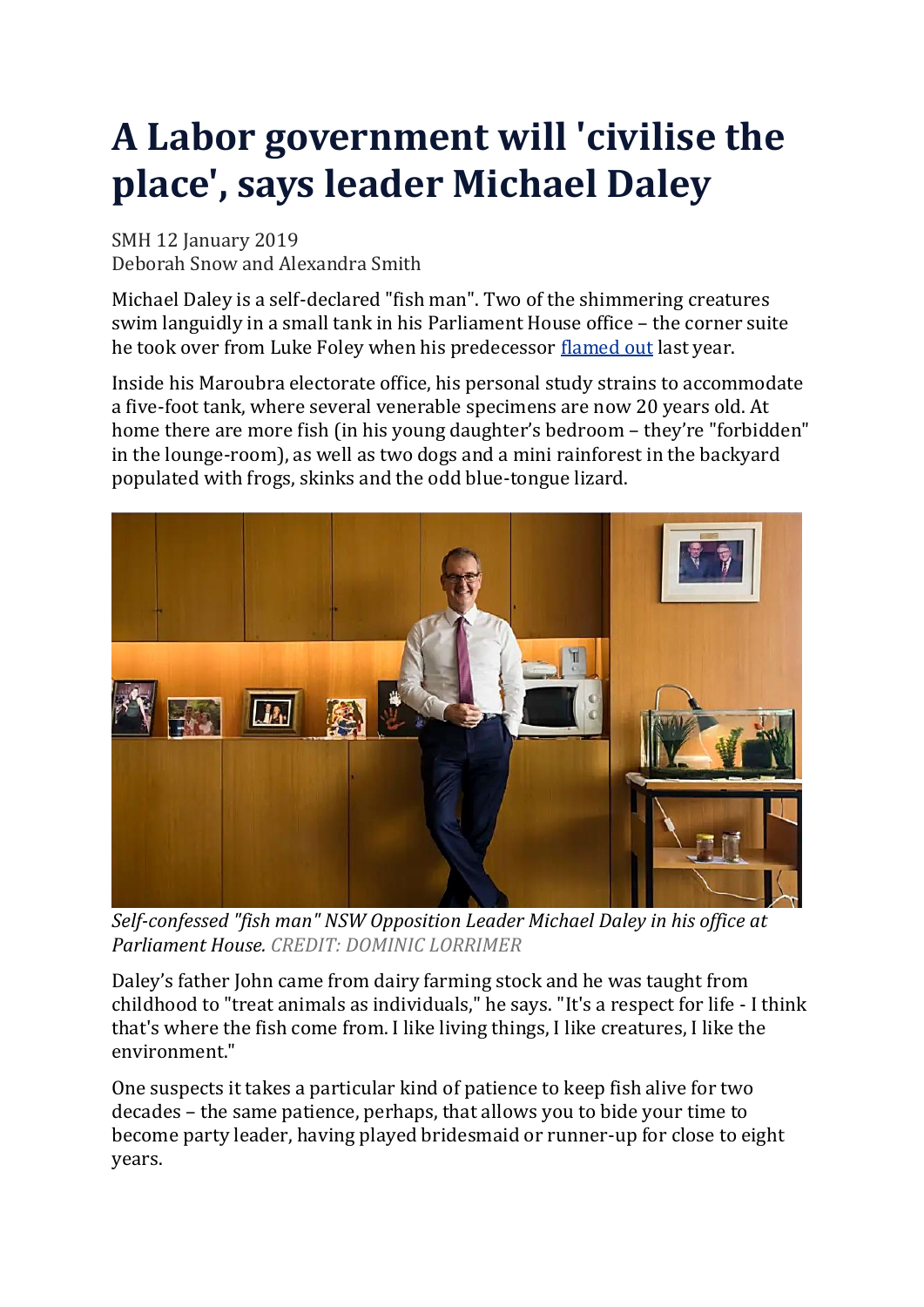Daley, now 53, was first talked of as possible successor to the state's last Labor premier, Kristina Keneally, when she led the party to a crushing defeat in 2011. But former union boss John Robertson won the crown instead. When Robertson was forced to resign in late 2014, Daley put his hand up more forcefully.

He pulled out of the contest when it became clear Foley had the nod from the party's powerful head office. The catastrophic end to Foley's career made [Daley](https://www.smh.com.au/politics/nsw/michael-daley-elected-nsw-labor-party-leader-over-chris-minns-20181110-p50f8i.html) the natural [successor](https://www.smh.com.au/politics/nsw/michael-daley-elected-nsw-labor-party-leader-over-chris-minns-20181110-p50f8i.html) as then-deputy in November. Yet the new Opposition Leader insists he hasn't been walking around for years with a baton in his knapsack.

"I'm not the sort of person who got in to public life to be leader," he told the Herald this week. "I [didn't] wake up every day yearning to be the leader of the party, never have. I've always thought that if I was good enough, and the colleagues wanted me, I'd put my hand up. I've had reasonable success in life just being me, and I'm going to continue to be me."

He cites Paul Keating's philosophy that "when you get into public life, you jump on your bike and you pedal like buggery. I've always had that view - work as hard as you can and merit should take you as far as you can go."

Daley is seen as less cerebral than Foley, and some insiders – particularly those who were close to the former leader – query his policy heft. But a Labor elder counters, "I'd be grateful for small mercies. There have been plenty of people with big policy brains in government who drove significant change and caused a hell of a lot of trouble." He describes Daley as an "old-fashioned Labor leader, straightforward and reliable, more McKell than Whitlam. He's less interested in the corporate boardroom and much more interested in Mr and Mrs Average, because he knows them and understands them."

Daley, too, was well ahead of the pack in nominating climate change as a major challenge in his first speech to Parliament in 2005, long before most politicians had registered it as a blip on the horizon.

Labor's hopes of toppling Gladys Berejiklian, or at least tipping her into minority government, were bolstered when the first public poll after Daley became leader had the ALP leading the Coalition 51-49. With the state election just 70 days away, he's feeling a "heavy responsibility" to the party and his colleagues to stay competitive. A Labor government, he argues, would "civilise the place".

Sydney is a "beautiful city, a jewel in the crown of our country … But I think at the moment we've got a government that's not really a government, it's a corporation … masquerading as a government. They have taken power away from ordinary citizens and put it in the hands of corporate interests, and the people are feeling the pressure. They feel like they are not in control of their own communities, let alone their own city or their own lives, and they are crying out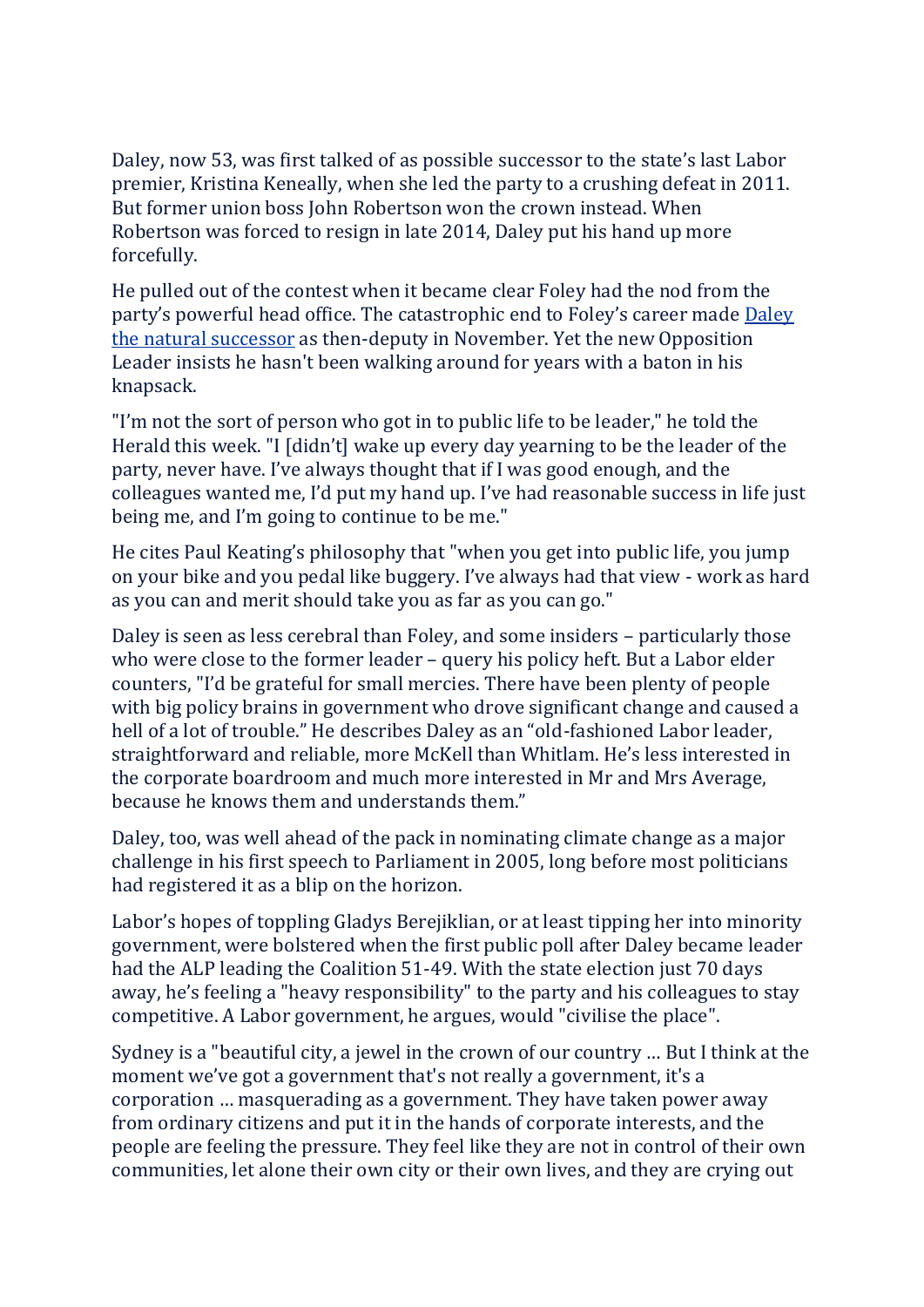now for someone to come in and stop the madness and calm the place down, and govern carefully and sensibly and with respect."

It's a potentially potent line of attack after eight years of breakneck urban development under the O'Farrell, Baird and Berejiklian governments.



*Then deputy leader Michael Daley with then Labor leader Luke Foley, in November 2018*. *CREDIT: AAP*

The Coalition's much-vaunted infrastructure drive has delivered economic growth and jobs, but at the cost of mounting controversies over the giant WestConnex project; the troubled eastern suburbs light rail; the Opal Tower scandal highlighting questionable regulation of the building industry; the unswerving determination to knock down and rebuild the Allianz Stadium; and the string of resignations and complaints that accompanied the opening of the much vaunted Northern Beaches Hospital, supposedly a model of public-private enterprise.

Against this, the Liberals continue to disparage Labor as the party that built little or nothing during their long years in office. (Daley's office issued a "fact check" this week insisting the previous ALP government had delivered more than 15 infrastructure projects.)

Another vulnerability is the inexperience of his front bench. Apart from the leader himself, only Jodi McKay and Paul Lynch have held ministerial office. But Daley says this overlooks the depth of other expertise on his team, citing, for instance, shadow treasurer Ryan Park's stint as a former deputy director of the Transport Department.

The government has also homed-in on the fact that Daley (fleetingly) thanked jailed former faction boss Eddie Obeid in his maiden speech in 2005. "They have returned to the swamp with Michael Daley," chortled state Treasurer Dominic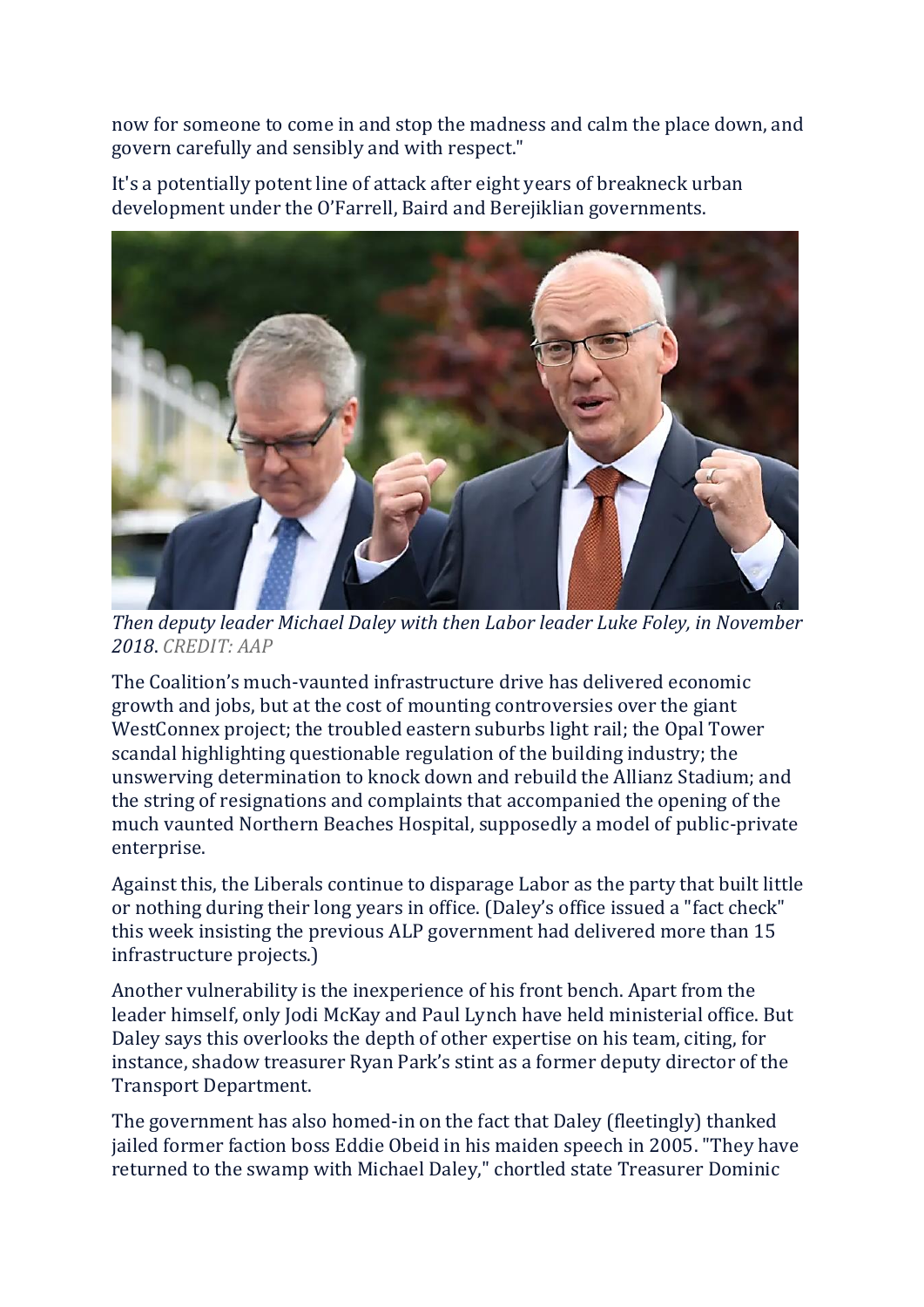Perrottet, on the floor of Parliament in the days after Daley's ascent. The new leader, he claimed, had been "thick as thieves" with Obeid.

Daley flatly denies this. "I never met Obeid until I walked into this place," he says.

So why give him a shout-out in his speech? "Because I was given a list of MPs who claimed that they were handing out how-to-votes for me, and I was told as a matter of protocol that you should thank all your colleagues who worked for you on election day. As it turned out, he didn't, anyway – which was par for the course."

Former Labor premier Morris Iemma has told others he never saw any evidence Daley was part of the Obeid clique. "Morris knew very well who was close to Obeid and [crony] Joe Tripodi, who was lounging in their offices late at night, drinking and eating the nuts and the snacks. And it certainly wasn't Michael Daley," a senior Labor source says.

While the Coalition highlights the demons lurking in Labor's past, Daley has been busy harnessing some of the best talent from former premier Bob Carr's years: two of Carr's A-team, Bruce Hawker and Kris Neill, have come back to occupy key roles in his office, stepping out of their lucrative private careers. "I was pleasantly surprised when Kaila Murnain [Labor's party secretary] rang me up and said Kris [now Daley's chief of staff ] wanted to come and join the team," Daley says. "I'm blessed ... In *Blues Brothers* parlance, we've got the band back together."

The new team in Macquarie Street has meant less friction with the party's Sussex Street headquarters as the election approaches. That tensions existed between Murnain and Foley was an open secret inside Labor.

By contrast, Daley and Murnain go back to 2005, when Daley first put his hand up to replace Carr in the seat of Maroubra. Daley was not head office's preferred candidate but prevailed in a nail-biter of a preselection context. Murnain joined his campaign as a volunteer and so impressed him that he gave her her first job in politics, as his electorate officer.

"When Luke left as leader, we had as close to a seamless transition as you could have," Daley maintains. "The difference [with the Turnbull-Morrison transition federally] could not have been more stark … The Labor Party and the Labor movement in NSW at the moment is absolutely rock solid and that's a great platform for the election."

Daley's relations with Foley are something he seems less keen to discuss. In 2016, Foley dumped Daley as shadow Treasurer, making him shadow minister for planning instead. Daley was bitterly disappointed. Did he take it on the chin? "Politics is a hard game," he replies. Why was he demoted? "You should ask Luke Foley that question."

But he bristles at suggestions his work ethic at the time was under question. "As you can see from my record, I did not go slow at all. Look at the number of speeches I have given in the Parliament, the fact that I've been leading the charge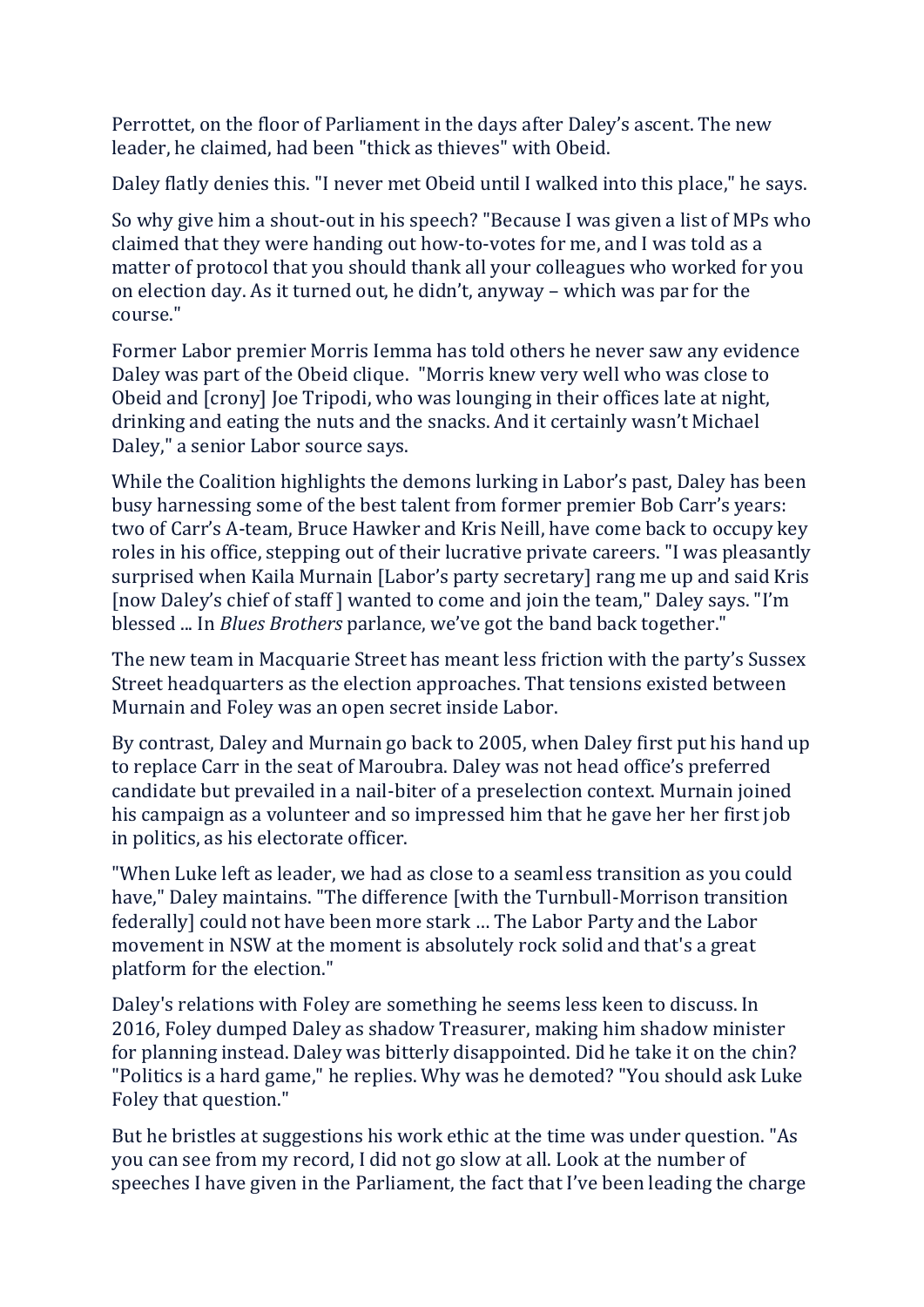on the floor of the Parliament as the manager of opposition business, a position I held for seven-and-a-half years before I became leader ... Look at the amount of travel I have done into the regions. The portfolios I have held. My work ethic is as good as anyone's."

As an aside, he adds, "there is a political mantra that insecure leaders from time to time like to try and nobble their rivals. I don't subscribe to that." One senior Labor source says: "I wasn't a Daley supporter, but the turning point for me was the Wagga byelection. He drove down there several times, rolled up his sleeves, campaigned harder than anyone. That's when I thought 'this guy could be the leader'."



*Michael Daley during Question Time*. *CREDIT: AAP*

Daley came out with alacrity after ABC journalist Ashleigh Raper [accused](https://www.smh.com.au/national/nsw/abc-journalist-releases-explosive-statement-about-luke-foley-20181108-p50erf.html) Foley of [groping](https://www.smh.com.au/national/nsw/abc-journalist-releases-explosive-statement-about-luke-foley-20181108-p50erf.html) her at a drinks function, saying he "believed [Ashleigh".](https://www.smh.com.au/politics/nsw/daley-very-unhappy-over-foley-s-press-conference-backs-journalist-20181109-p50ezd.html) That won him kudos with many women voters.

Asked if he had any concerns about Foley's personal welfare in the wake of the scandal, he replies: "My first concern for his wife and kids [and] of course I was concerned about Ashleigh."

Later he concedes, "Yes, that was a traumatic event [for Foley] and he's got plenty of friends watching out there."

Despite being close to Murnain, and their shared alignment with the party's dominant right faction, Daley likes to emphasise that he was not a product of the Labor "machine". "I did not come through [in 2005] as the head office choice, in fact I wasn't their choice," he says. "I've not been a staffer to a politician, I did not come through the union movement, I came from the grassroots, the ordinary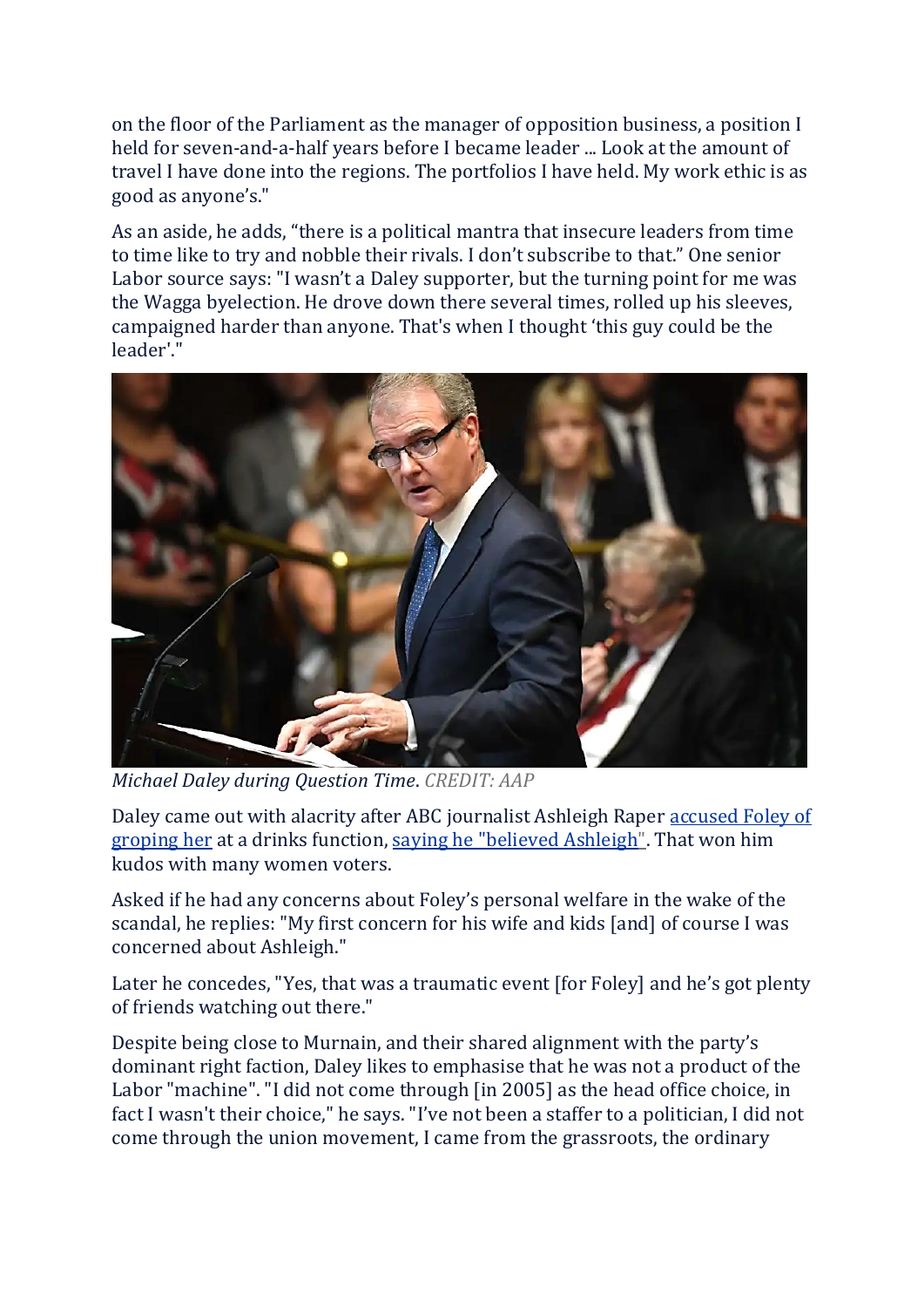branch members and community members of Maroubra put me there." He was 27 before he joined the party.

He describes Kempsey in the state's mid-north as the family's "spiritual home"- a factor which may help his campaigning in the regions.

Grandfather Ray was head of the north coast Dairy Farmers Association, and his father, John, kept close ties with the area after moving to Sydney as a young man. John was a draughtsman in the Lands Department, and later in the Department of Main Roads. It was a source of particular pride to Daley when he became Roads Minister in 2008. Many of his father's mates were still working there. (Daley also moved on to the Police, and Finance portfolios.)

Daley's mother Mary is descended from the Carlons of Burragorang Valley, whose ancestors arrived from Ireland as convicts.

As a boy he attended Marcellin College in Randwick, and briefly went to university after school but found himself frustrated by the lackadaisical university timetable. "I just hated the waste of time, I hated having no money, I had a car and not enough money for petrol."

His father pointed him in the direction of a full-time job with the Customs office. He remained there for the next 13 years, crawling through ships' bellies looking for contraband, searching luggage at the airport, patrolling the tarmac, sometimes riding out to meet ships and their foreign crews coming through the heads, or doing desk and intelligence work.

At night he studied law, eventually joining a small firm where he met his future wife, legal secretary Christina, "over the photocopier" in 1997. She'd separated from her first husband, and had two young children, Jake and Alison, that Daley now counts his own.

Daley was smitten but Christina moved to Western Australia to be closer to extended family. He persisted, travelling to WA once a month and shelling out what was then a small fortune for air tickets: \$800 return. Eventually she moved back to Sydney and they married in 2005.

That, he says, was "a huge year. I got pre-selected in a blood-bath in July, elected to Parliament in September, turned 40 in November and married in December".

The couple have since added to their brood, with Olivia, now 12, and Austin, 8.

Daley's networks came in handy when he ran for preselection after years on the local council. A bunch of customs officers joined the local party branches. That support was bolstered by the votes of people he'd known since childhood, when he delivered Sunday papers through the housing estates of south Maroubra. It was a job he continued through to his final year of high school.

"I would have breakfast with all the old ladies, put the washing out and do the chores, and some of them are still there," he says. "That's when I got to see what I unashamedly say is the beauty of the working-class. Just ordinary families, who